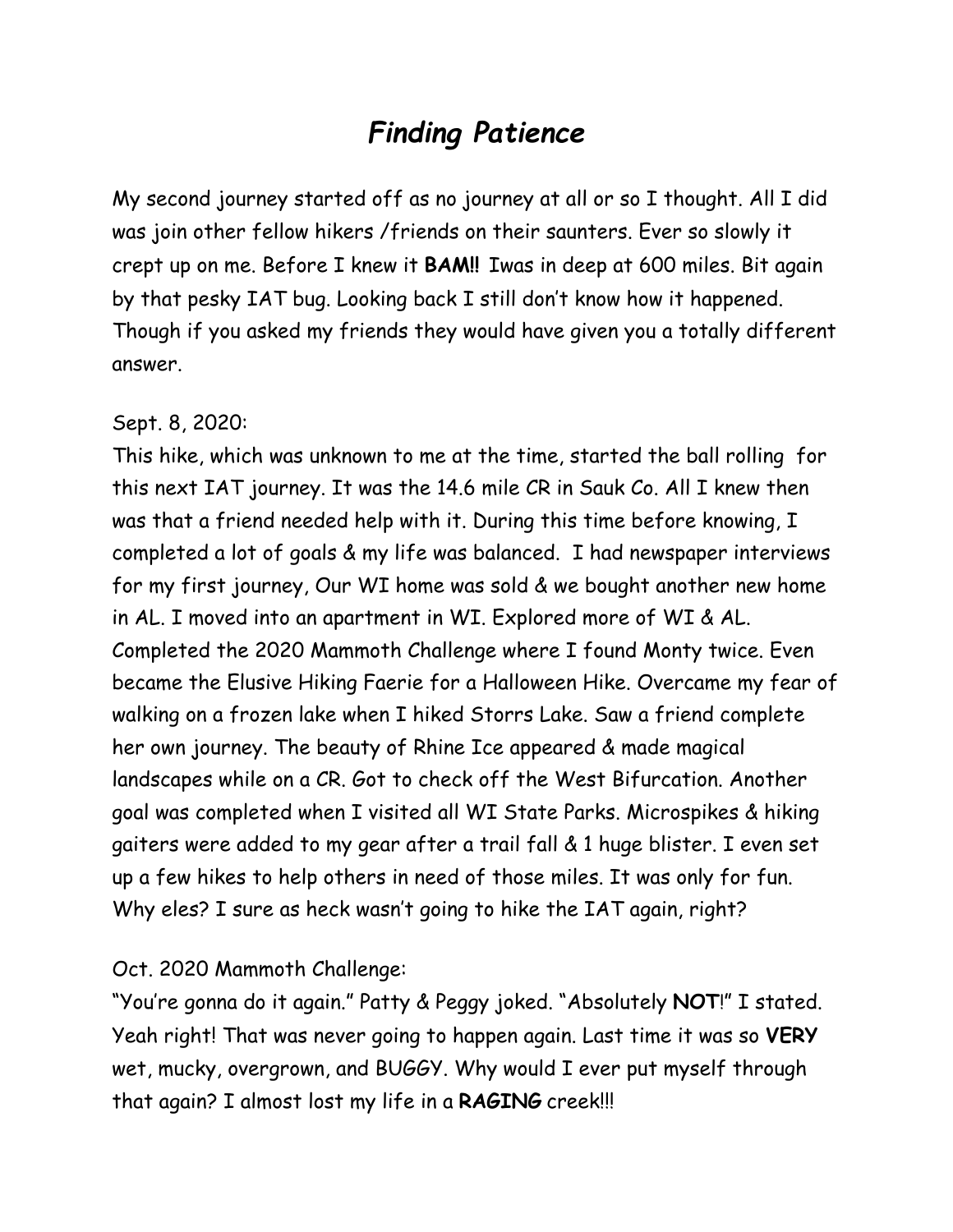#### May 21-23, 2021:

I planned & put into action a trip to complete my nemesis Harrison Hills, Parish Hills, & Averill-Kelly Crks Wldns. They turned into pleasant surprises. No longer did I dread them. Hardly any bugs or mud made these segments enjoyable. I even got to forge Prairie River this time around. Hiking with a great group of new & old friends made it all worthwhile. Still I was hiking with no other reason than to be with friends.

## June 19-26, 2021:

Hiked 8 wonderful days for a total of 120 glorious miles with more amazing friends. My hiking friends already knew by this point I would start another journey on this incredible trail. Yet, it wasn't until I added up the miles from this trip (600 to be exact) that reality hit me. It was so very possible. At that moment, I committed to this new goal. Though this time it would be at a slower pace.

Finding the time to hike was difficult. A lot more work went into learning to balance family, work, & obligations. COVID had opened the doors for time & flexibility the first time around. During this second saunter, I grew frustrated at times when longer hiking trips couldn't happen. Finally, I truly understood what my hiking buddies had been talking about all along.Patience & waiting are hard lessons I learned well while visiting my husband in AL. The month of July 2021 was a great teacher. When I wasn't unpacking boxes in our new home, I was planning out all the hikes that needed to be done in order to complete the trail. No IAT miles were accumulated for a few weeks. It may have been a great time with my husband, yet it was the hardest part of this journey. My trail wanderlust was kicking into high gear. A feeling that intensified as the days passed. It is a feeling only fellow hikers truly understand.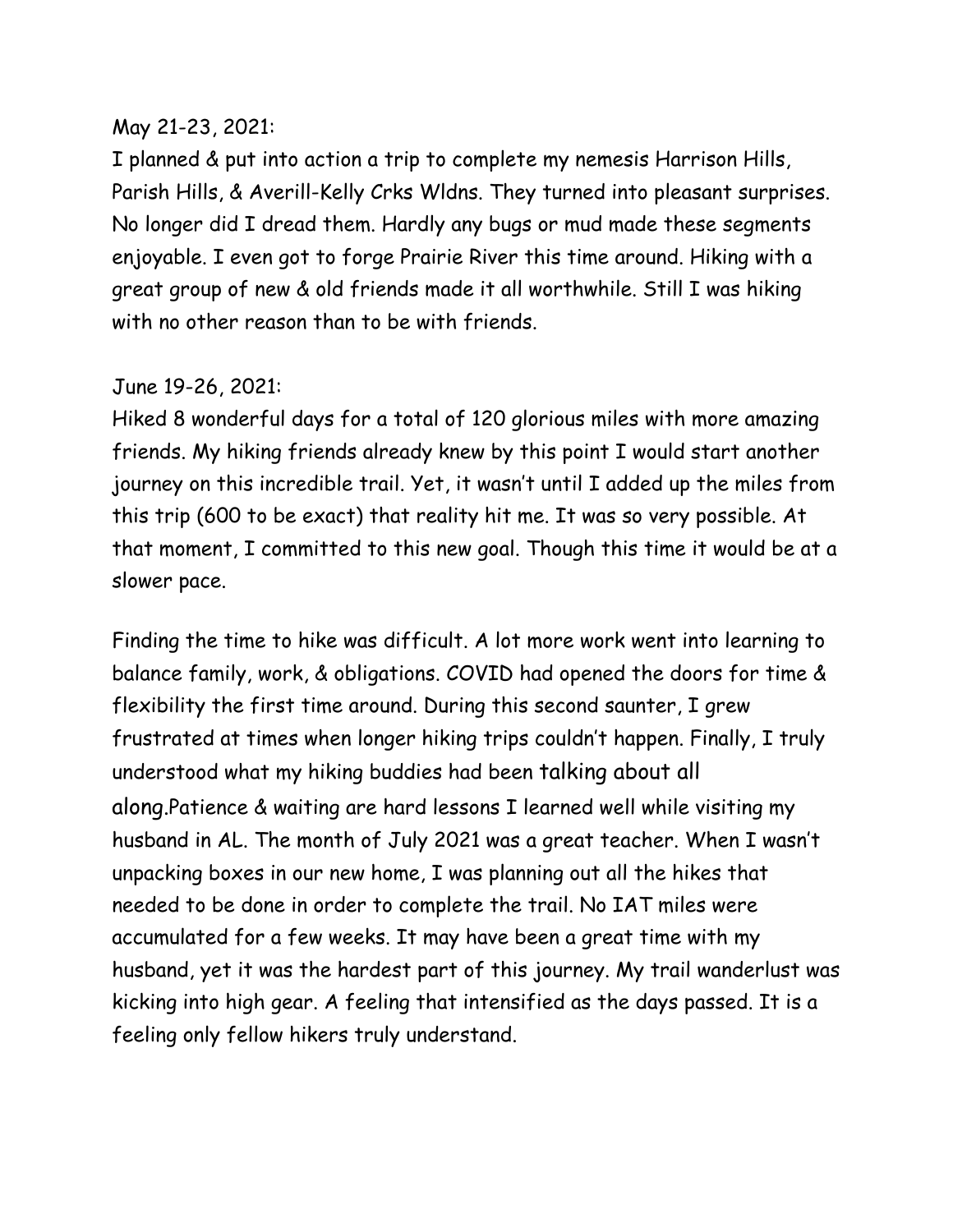#### July 31-Aug. 4, 2021:

There is a first time for everything! As Maya & I were navigating the eastside of Mondeaux Esker we unknowingly disturbed a ground wasp nest while crossing on a log. Let's just say we will forever be known as the "Stinging Duo". It is an experience that I never want to ever repeat.

#### Aug.13-15, 2021:

Got to hike with a dear friend of mine. What a perfect person to go on an adventure with! She is my inspiration for wanting to complete the IAT in the first place. Inspired by her own passion to someday become known as a 1,000 Miler. I was the more experienced one. She was the newbie. What an **EPIC** adventure we had!!! We definitely didn't break any major mileage records. All that mattered is that we had fun. The "**EPICNESS**" started 0.8 mile from our end point on Day 2 while hiking Newwood. We came upon a massive pine that had been blown down in a previous storm a week prior. The root ball was huge compared to us. Picture taking ensued. How cool, right? Not so much once it dawned on us that this blowdown extended to other trees along the trail we hiked. They obstructed our view & the trail completely. **WHERE WAS THE TRAIL??** After some maneuvering that included a plunge into a bog, we found blaze after glorious blaze. Bless the powers that be! All the blazed trees stood like sentinels proudly awaiting our arrival. A definite miracle, right?

#### Aug. 22, 2021:

800 miles had been completed at this point. Well on my way to completing the trail. Simply amazed by what the trail continued to teach me. Stay flexible. Be prepared. Enjoy yourself. Slow down. Interesting how different one year can be from the next. 2020 was very wet & buggy no matter where I hike on the IAT. 2021 was a total reverse. What a perfect year to be on the trail!!! My knowledge of plants / mushrooms expanded. A network of new friends and acquaintances blossomed. Old friendships strengthened. I hiked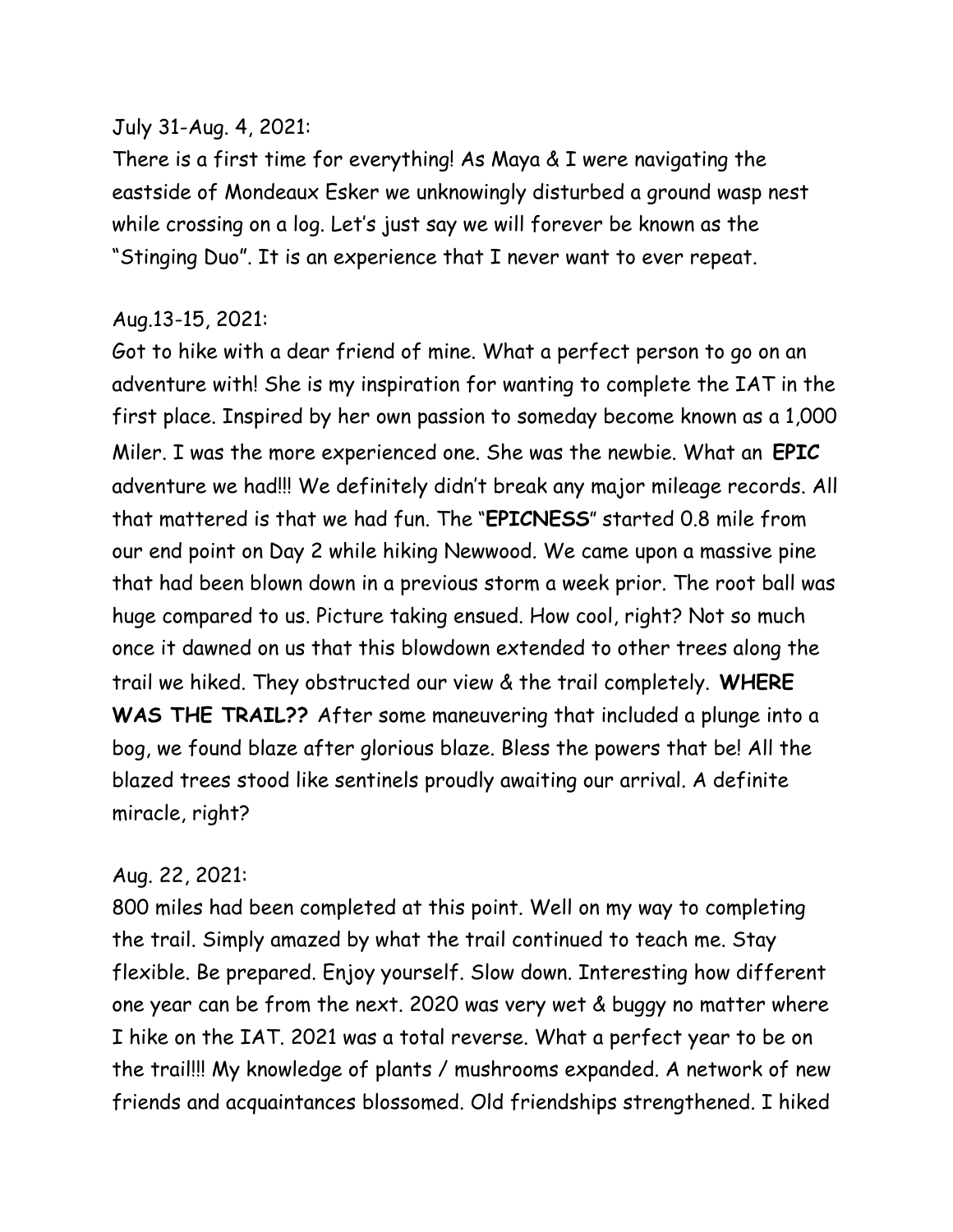with or met others whose stories were uniquely inspiring. People like Wanda Brown, Ari Clouse, Mrs. Snail, & so many more, too numerous to list yet as important as ever on this journey.

#### End of Aug./Sept. 2021:

As work started up at the end of August, weekend hiking took over. Weeks sped by in a blur. I lived for that next hike. Polk Co. became a new favorite hiking area of mine. If not hiking, I helped others by providing shuttles, a safe place to stay, & meal time companionship. I was lucky enough having connected with Ari Clouse on Wood Lk that she stayed at my home to resupply before heading back out on the trail. I even shared my experiences with my school district's 4th Graders on what it was like to hike over 1,000 miles. It is so cool how WI students get to learn all about the treasures found in this great state.

## Oct. 1-4, 2021:

Another Mammoth Challenge was completed. We had an extended weekend of glorious fall hiking through parts of Barron, Washburn, & Burnette counties! Our first day was filled with beautiful weather & popping fall colors. The second day was wet as in "pouring buckets" wet. Started just in time for our CR. How considerate **NOT**! Days 3 & 4 had cloud cover & cooler temps which were perfect for hiking & exploring as I made my way home. These hikes all reinforced the idea of being flexible. Nature does that to a person. In reality it is a balm for the soul.

#### Nov. 14, 2021:

Finishing the East Bification meant that this time I had completed both for this saunter. How awesome! Only 0.8 mile separated me from becoming a 1,000 Miler 2.0. LOL! It's what I like to call my second journey. **ALMOST DONE? REALLY??** How could that be? My mind wasn't really sure it was ready to be done. Once again patience would be the name of the game. My